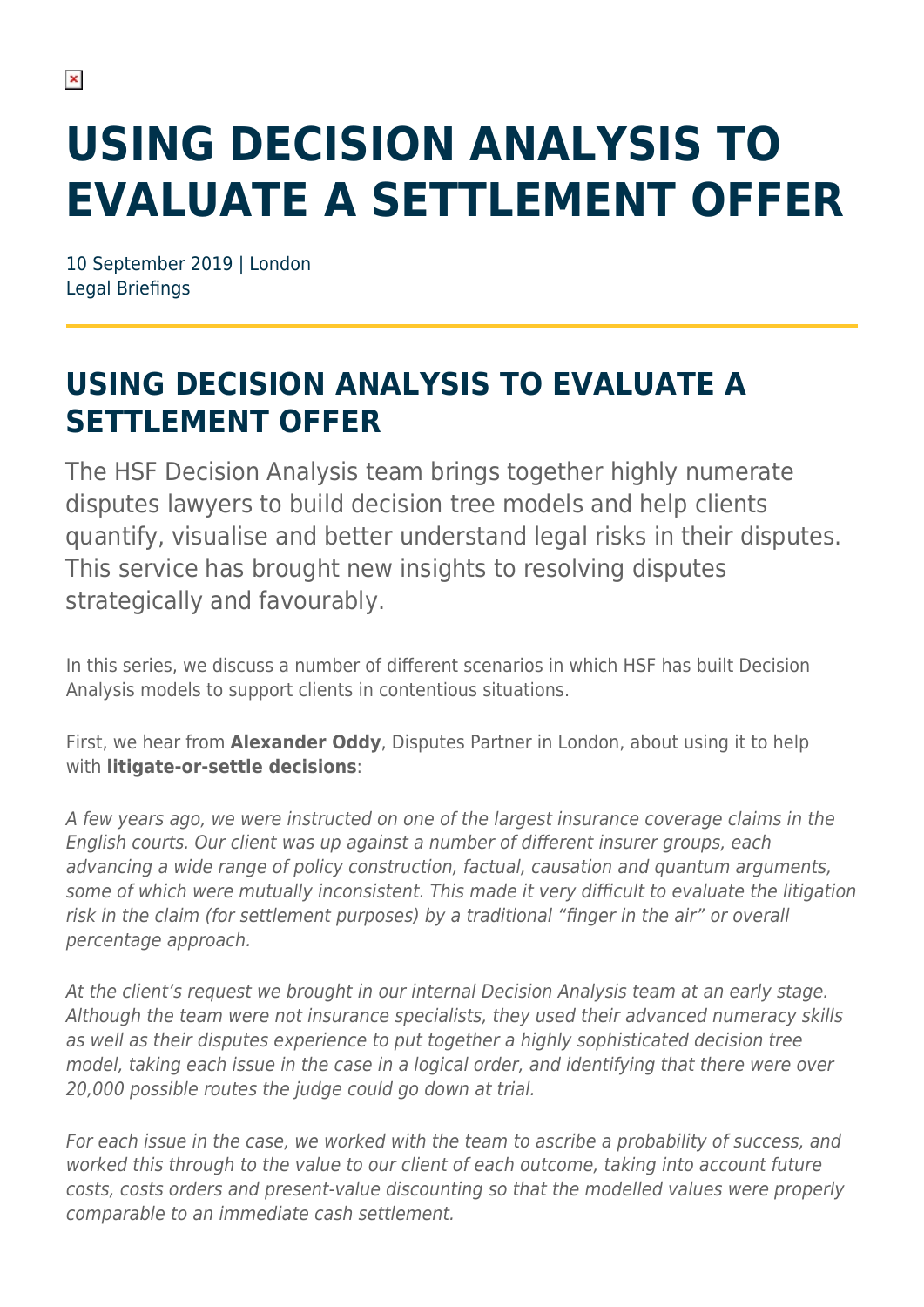We then presented the range of possible outcomes to the client's board in graphical forms, which gave them a clear idea of the risks and opportunities. We also ran sensitivity tests to see the impact of changing probability inputs to more optimistic or pessimistic numbers. The client could then consider their own risk appetite and decide what settlement range they would accept.



Read Part 2 of our Decision Analysis Series - **[Using Decision Analysis in settlement](https://www.herbertsmithfreehills.com/latest-thinking/using-decision-analysis-in-settlement-negotiations) [negotiations](https://www.herbertsmithfreehills.com/latest-thinking/using-decision-analysis-in-settlement-negotiations)**

Read Part 3 of our Decision Analysis Series **- [Using Decision Analysis for distressed debt](https://www.herbertsmithfreehills.com/latest-thinking/using-decision-analysis-for-distressed-debt-valuations) [valuations](https://www.herbertsmithfreehills.com/latest-thinking/using-decision-analysis-for-distressed-debt-valuations)**

Read Part 4 of our Decision Analysis Series **- [Using Decision Analysis for case](https://www.herbertsmithfreehills.com/latest-thinking/using-decision-analysis-for-case-management) [management](https://www.herbertsmithfreehills.com/latest-thinking/using-decision-analysis-for-case-management)**

At the time we first presented this to the client's board, they were considering a very substantial settlement offer from the insurers. By using the Decision Analysis outputs, we were able to show them how to put a value on the various different arguments put forward by the defendants (and our responses to those defences), and help them build a consensus internally to reject the offer and press ahead. It paid dividends, as the settlements they ultimately achieved were worth hundreds of millions of dollars more.

[Read more on Decision Analysis](https://www.herbertsmithfreehills.com/latest-thinking/decision-analysis)